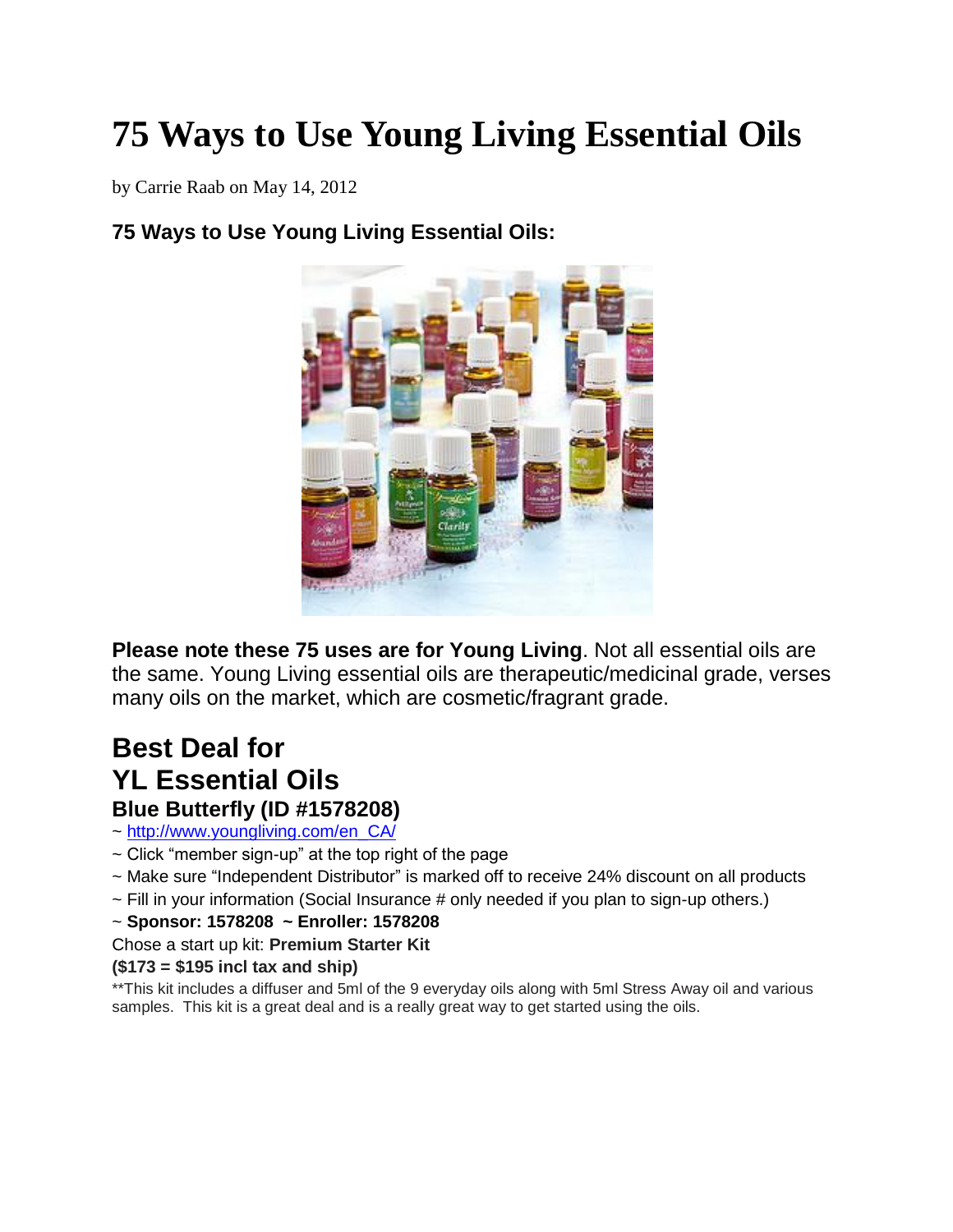#### 1. **Ease pain**

Apply a few drops of Pan Away blend to the affected area and layer with Peppermint for a natural analgesic effect.

#### 2. **Freshen stinky sneakers and shoes**.

Place cotton balls with sever…al drops of either Thieves, Peppermint, Geranium, Lemon or Tea Tree into shoes overnight.

#### 3. **Scent a room for mood.**

Gently scent a room using the YL Travel Diffuser or Ultrasonic Diffuser try Evergreen Essence or Christmas Spirit during winter, or Citrus Fresh essential oils during spring and summer. For romance, try the blend Sensation.

#### 4. **Scented dryer sheet.**

Add a few drops of your favorite YL essential oil to a dampened washcloth, toss into your clothes dryer when drying laundry.

#### 5. **Repel flies**

Fill a 32 oz. spray bottle with water, add 20-30 drops of Peppermint, shake often. Spray kitchen counter-tops, around windows/doors – and yourself (do not get spray on your face or eyes!)

#### 6. **Eliminate food odors in the fridge**.

Add 1-2 drops Orange, Lemon, Grapefruit, Bergamot, Thieves, or Purification essential oil to 1 cup of water. Using a sponge wipe surface of icebox, freezer, oven, trash cans.

#### 7. **Air Freshener spray**.

Add 20-30 drops of Peppermint, Lemon, Thieves, or Purification to a 32 oz. spray bottle of water – spritz into the air for a nontoxic freshener that kills odors rather than mask them.

#### 8. **Repel mice and squirrels in the home**.

Put several drops of Peppermint oil on cotton balls in problem areas where mice enter.

#### 9. **Carpet freshener.**

Add 10 drops of Thieves or Purification with 3 drops peppermint to 1 cup cornstarch or baking soda, stir well, let sit for 24 hours in a closed jar. Sprinkle carpet and vacuum after about an hour.

#### 10. **Doggy odor?**

Try YL Lavender Shampoo and several drops of Palo Santo essential oil when you give your dog a bath. Massage in mixture for 20 minutes, rinse… your dog will smell amazingly GREAT!

#### 11. **Non-toxic dog flea collar.**

On a soft rope put several drops of Purification and Palo Santo, then put the rope into a bandanna to tie loosely around the dog's neck.

#### 12. **Scent your room while you vacuum.**

Put 2-3 drops of your favorite YL oil on a cotton ball placed inside the vacuum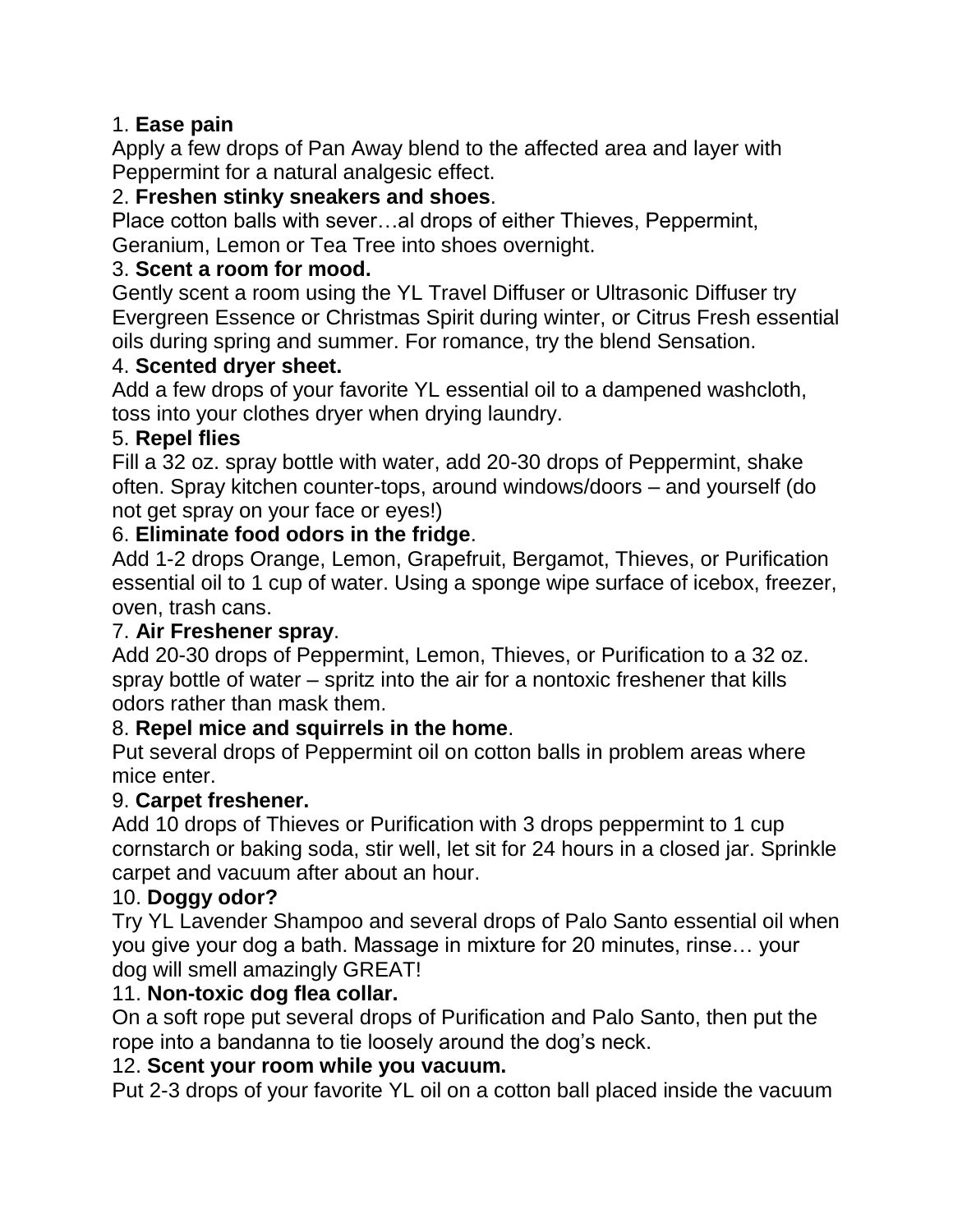canister of your vacuum cleaner.

#### 13. **Tired muscles and aching joints?**

Add one part each Pan Away, Peppermint and Basil oil to 4 parts V-6 or Jojoba. Massage into area as needed.

#### 14. **Deodorant powder**.

Mix in a small jar – mix 2 oz. Cornstarch, 1 oz. Baking soda, and a few drops of either Geranium, Melrose, Thieves, Joy, or Lavender essential oil.

#### 15. **Massage oil.**

Add 10 to 12 drops of your favorite YL essential oil to 2 oz. of YL V-6 Massage Oil base.

# 16. **Refreshing soak bath**.

Blend in a small jar one drop each of Juniper, Cedarwood, Grapefruit, Lavender, Rosemary, Lemon or Fennel to 2 oz. of sea salt or Epsom Salts.

Add 1-2 tablespoons of the salt mixture to a warm bath and soak.

#### 17. **Stay awake and alert.**

Put a couple drops each of Peppermint and Rosemary on cotton ball near the car heating/cooling vents for a refreshing scent.

#### 18. **Sleep well.**

Place hanky sprinkled with a couple drops of Chamomile and Lavender oil under our pillow.

# 19. **Smelly hotel rooms while on vacation.**

Add a few drops each of Chamomile and Lavender to travel-sized mister, or a few drops of Thieves or Purification.

#### 20. **Athletes foot / nail fungus.**

Dab a couple drops of Melrose on toes and rub on feet to soothe burning, tired feet and to combat foot fungus.

#### 21. **Ease headache.**

Massage 1 drop of Peppermint, Lavender or Pan Away on temples (avoiding eye area) and back of the neck for relief.

#### 22. **Scented stationery gift.**

Add a couple drops of Lavender, Jasmine or Ylang Ylang to a cotton ball, place stationary and envelopes and cotton ball in a zip-lock baggie for 24 hours. Put into a pretty box with a nice pen, tie with ribbon.

#### 23. **Aromatic sachets.**

Add a few drops of Citrus Fresh, or your favorite YL essential oil, to dried flowers/herbs in lightweight decorative cloth bags then tie with a thin ribbon.

#### 24. **Potpourri.**

Fill glass jars or decorative boxes with dried flowers scented with a few drops of of your favorite YL essential oil.

#### 25. **Perfume.**

Add 25 drops your favorite YL essential oil to 1 oz. jojoba oil. Let sit in a tightly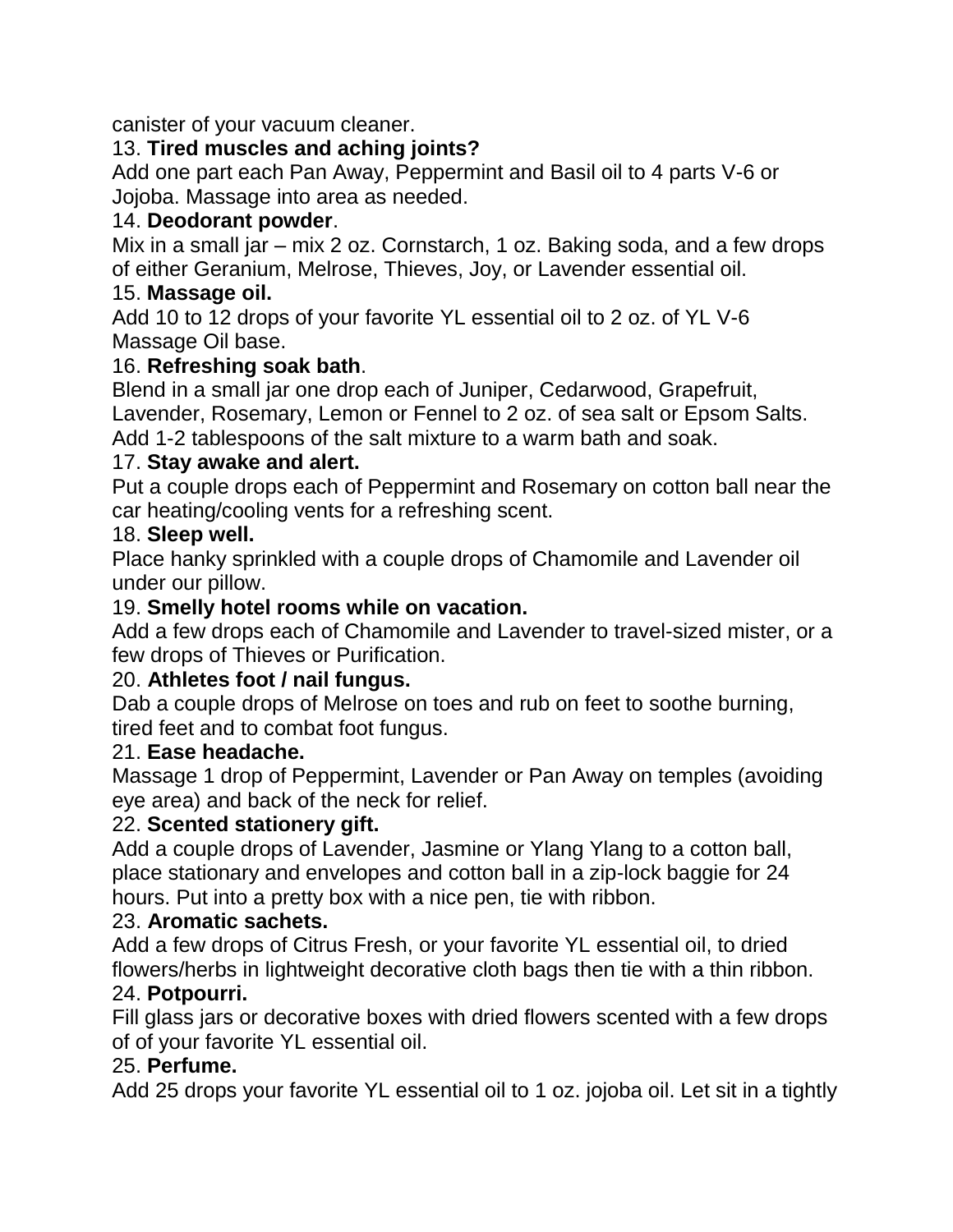capped bottle for two weeks before using.

# 26. **Bath oils.**

Add a few drops of Lavender, Release, Peace & Calming, Gentle Baby, or Ylang Ylang essential oil in a small jar of apricot or almond oil and stir thoroughly. To use: put 1-2 TBSP in warm running bath water.

#### 27. **Arthritis or stiff joints.**

Mix 2 drops each of Wintergreen, Cypress, and Lemongrass with 2 tablespoons of V-6 massage oil. Apply topically to achy joints.

#### 28. **Bathtub scrubbing cleaner.**

Mix 1 cup baking soda, 6-10 drops of Thieves essential oil in a bowl. Pour mixture into an airtight container to have on hand. Use this mixture the same way you would use SoftScrub.

#### 29. **No calorie, refreshing, flavored water.**

Add 1-4 of either Lemon, Peppermint, Grapefruit, Spearmint, Orange or Citrus Fresh to a 16 oz. glass of water.

#### 30. **Lavender-Peppermint Foot Soak for tired feet.**

Mix together in a small bowl: 1/4 cup Epsom Salts, 2 drops each of Lavender, Peppermint and Chamomile essential oils, add to warm foot bath water, soak for 10-15 minutes.

#### 31. **Peppermint Hot Chocolate/Peppermint Coffee.**

Make your hot chocolate as usual, take a toothpick and dip it into the center hole of your bottle of YL Peppermint essential oil (only a tiny amount will get on the toothpick, which is what you want), then swirl the toothpick in your cup of hot chocolate – perfect! You may add an entire drop, like I prefer!

#### 32. **Dipping Oil (for bread)**

In a small dipping bowl put 1 oz. of olive oil and one drop of either Mountain Savory, Oregano, Thyme, Marjoram, or Basil. Set dipping bowl on table so everyone can dip as desired..

#### 33. **Copper polish.**

Add 1 drop of Lemon to a soft cloth and gently buff.

#### 34. **Aid digestion.**

Add one drop of either Di-Gize or Peppermint to a tall glass of water. Di-Gize can also be rubbed onto the tummy area, you may want to use a carrier oil.

#### 35. **Fever sponge bath.**

Add 2 drops each of of Eucalyptus, Peppermint and Lavender into your basin of cool water. Submerge a washcloth into the basin and wring, gently wipe body.

#### 36. **Alleviate depression**.

Put 1-2 drops of Geranium, Lavender, Joy and Bergamot on a hanky or in your YL Travel Diffuser or Ultrasonic Diffuser.

#### 37. **Moth repellant.**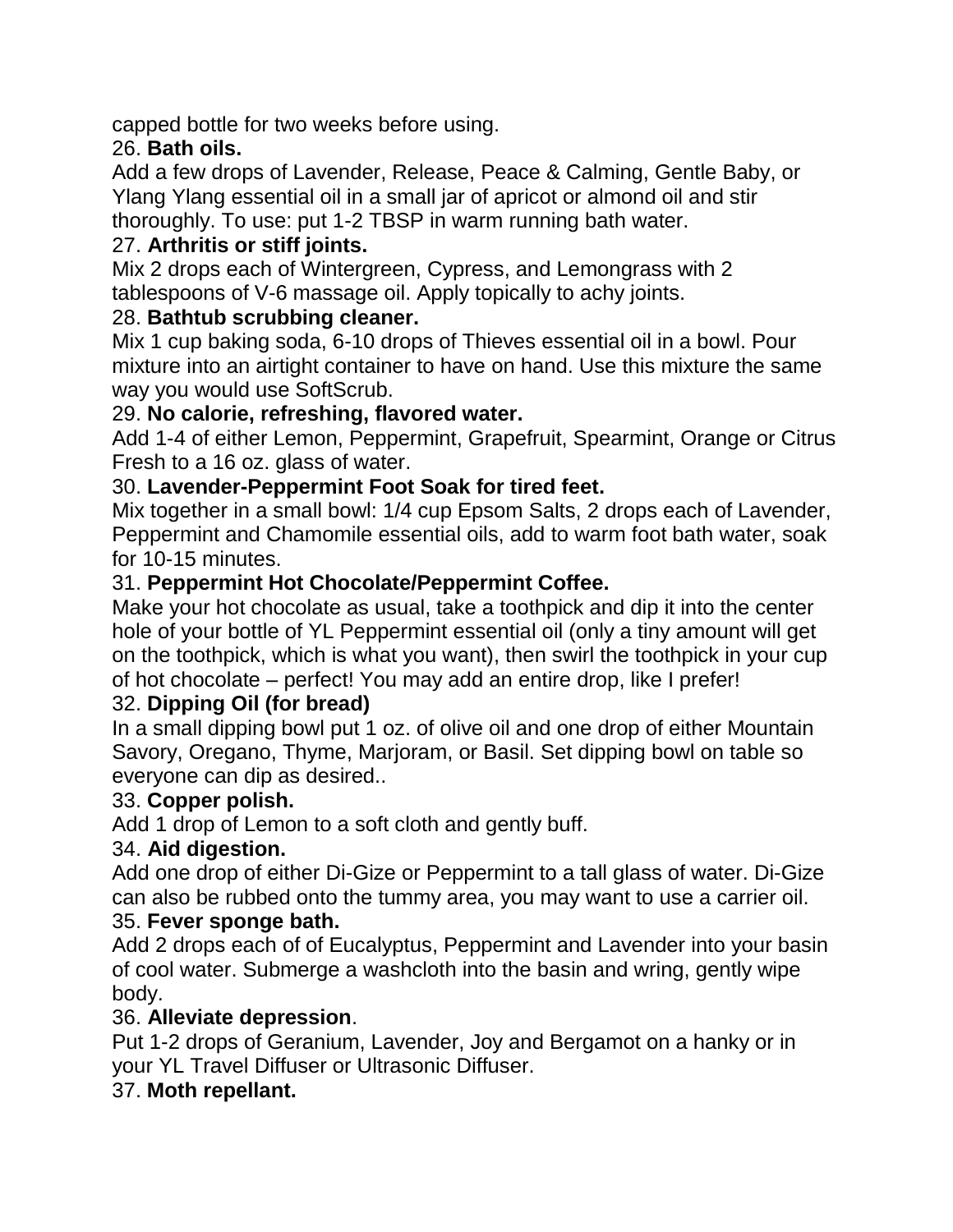On a cotton ball, put 4 drops each of Lavender and Cedarwood, put cotton ball in chest or drawer.

#### 38. **Asthma**.

Add 1 drop of Frankincense to the crown of the head.Rub RC essential oil over the chest and breathe in both of these oils.

# 39. **Help heal cold sores.**

Apply 1 drop of either Lavender or Melrose to the cold sore.

# 40. **Cleanse and heal open wounds / antiseptic spray.**

Use a drop of Lavender and Tea Tree (Melaleuca) to the site of the cut or scratch. These essential oils can also be put into a small spray bottle with distilled water and used as an antiseptic spray.

#### 41. **Burns.**

Lavender – need I say more?

#### 42. **Dandruff and hair loss.**

In a small 4 oz. spray bottle filled with distilled water, add 8 drops each of Lavender (for dandruff) and Rosemary (for hair loss and to stimulate scalp), spritz scalp before bedtime and brush/comb in. I would also take YL Omega Blue supplement as many skin and health conditions are the result of deficiency of omega 3s.

#### 43. **Flu going around?**

Add a drop of Thieves essential oil to the bottoms of your feet and in a capsule and swallow.

# 44. **Prevent MRSA / staph infections**.

To your YL diffuser or air freshener spray, add 20-30 drops of either Lemongrass or the blend R.C. – these can also be added to the blend Thieves.

#### 45. **Bathroom air freshener.**

In a 4 oz. bottle filled with water, add 6 drops of both Lemon and Purification. 46. **Callous or bunion?**

Apply 1 drop of Lemon oil morning and night.

# 47. **Increase shelf-life of fresh produce.**

Fill a bowl with cool water and 2-3 drops of Lemon oil. Drop your cleaned fruit into the water and stir. Be sure all surfaces of the fruit contact the lemon water.

# 48. **Sanitize counter-tops**.

In a 4 oz. bottle filled with water, add 8 drops of either Thieves or Lemon essential oil or use Thieves Household Cleaner.

#### 49. **Sanitize and disinfect dish cloth.**

Soak your dishcloth overnight in a bowl of water and 1 drop of Lemon oil to disinfect and kill germs.

# 50. **Frustration / Depression / Uplift Mood.**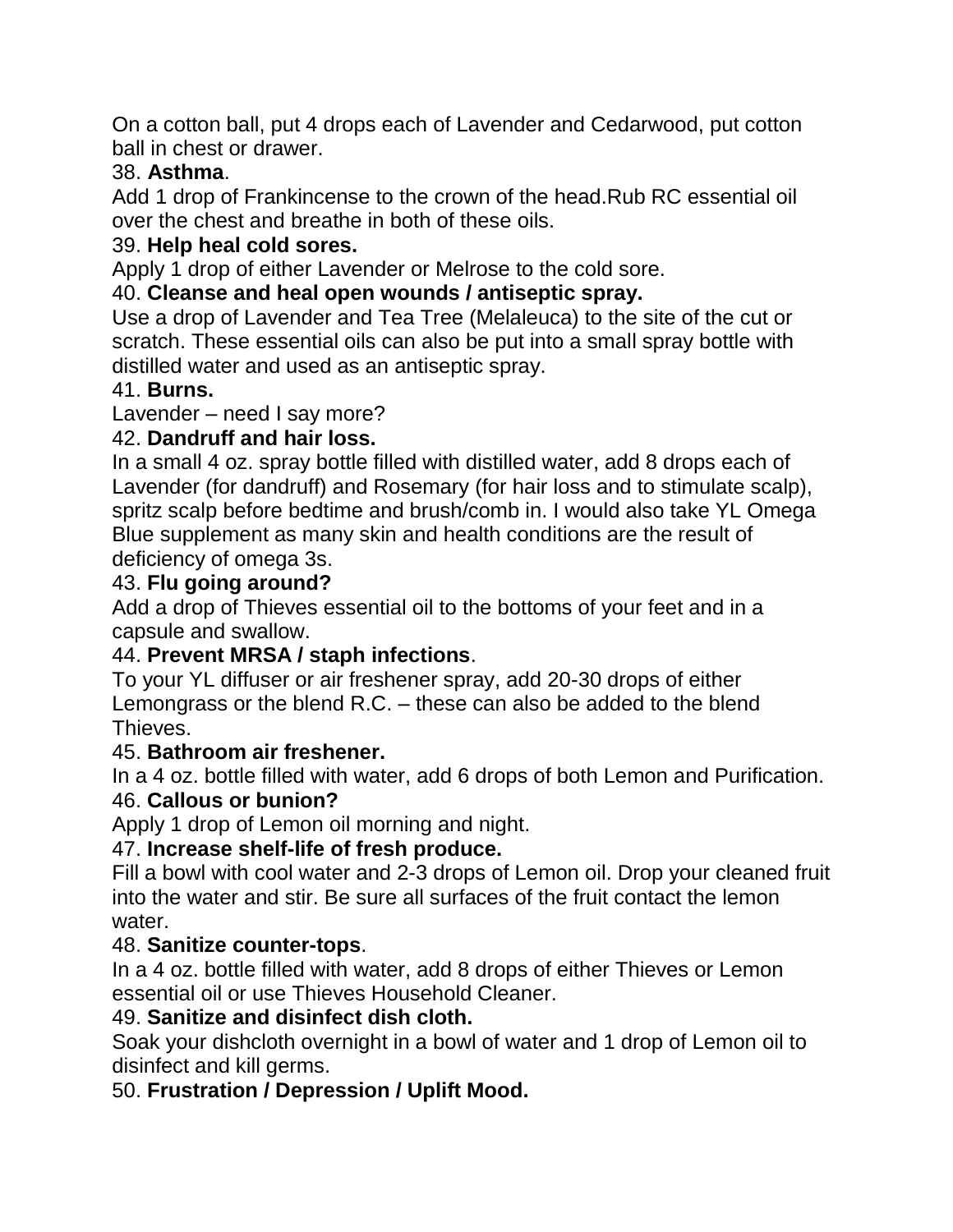Rub a drop of Joy oil over the heart and on the bottom of each foot. The Feelings Kit is for promoting emotional clearing and may be another good choice.

#### 51. **Inflammation and Bruises.**

Apply a couple drops of PanAway oil topically on an injured area to reduce inflammation and bruising – NOT for open wounds.

#### 52. **Blemishes.**

Apply 1 drop of Purification or Lemon Oil to blemish – keep away from eyes! 53. **Dry aging skin solution**.

Add 1 drop each of Frankincense, Lavender and Sandalwood to a tablespoon of Coconut Oil – apply a very thin amount on face before bedtime.

#### 54. **Dog ear mites.**

Apply Purification oil and Peppermint oil diluted with V-6 Massage Oil to a cotton ball and rub just inside the ear to eliminate ear mites in dogs. Do NOT put essential oils into ear canal!!!

#### 55. **Blisters.**

Rub a drop of Purification or Ylang Ylang essential oil on a blister to cleanse and disinfect.

#### 56. **Sore throat.**

Rub a drop of Purification oil on the outside of a sore throat when it is first beginning. Or, gargle with Thieves essential oil a few times a day, then swallow!

#### 57. **Air travel germ protection.**

Before leaving home, put a cotton ball with 4 drops of either Purification or Thieves, into a baggie – open baggie often to inhale the aroma. You can also apply a drop of either Thieves or Purification to the soles of your feet for protection from germs too.

#### 58. **Over-active and hard to manage children.**

Diffuse the blend Peace & Calming for 15 minutes every 2-3 hours and apply the oil to the bottoms of their feet.

#### 59. **Sciatica pain.**

Rub 2-3 drops of PanAway at the base of the spine, Valor all along the spine and to the feet.

#### 60. **Cranky man around the house???**

Rub 1 drop of the blend Joy between your palms and then spread over the face and neck after shaving.

#### 61. **Chiropractic adjustments.**

Before your Chiropractic session rub a couple drops of the blend Valor on the soles of your feet, this will will help your body get in alignment much faster.

#### 62. **Embedded ticks on people and dogs**.

Put 1-2 drops of Palo Santo or Purification essential oil on the embedded tick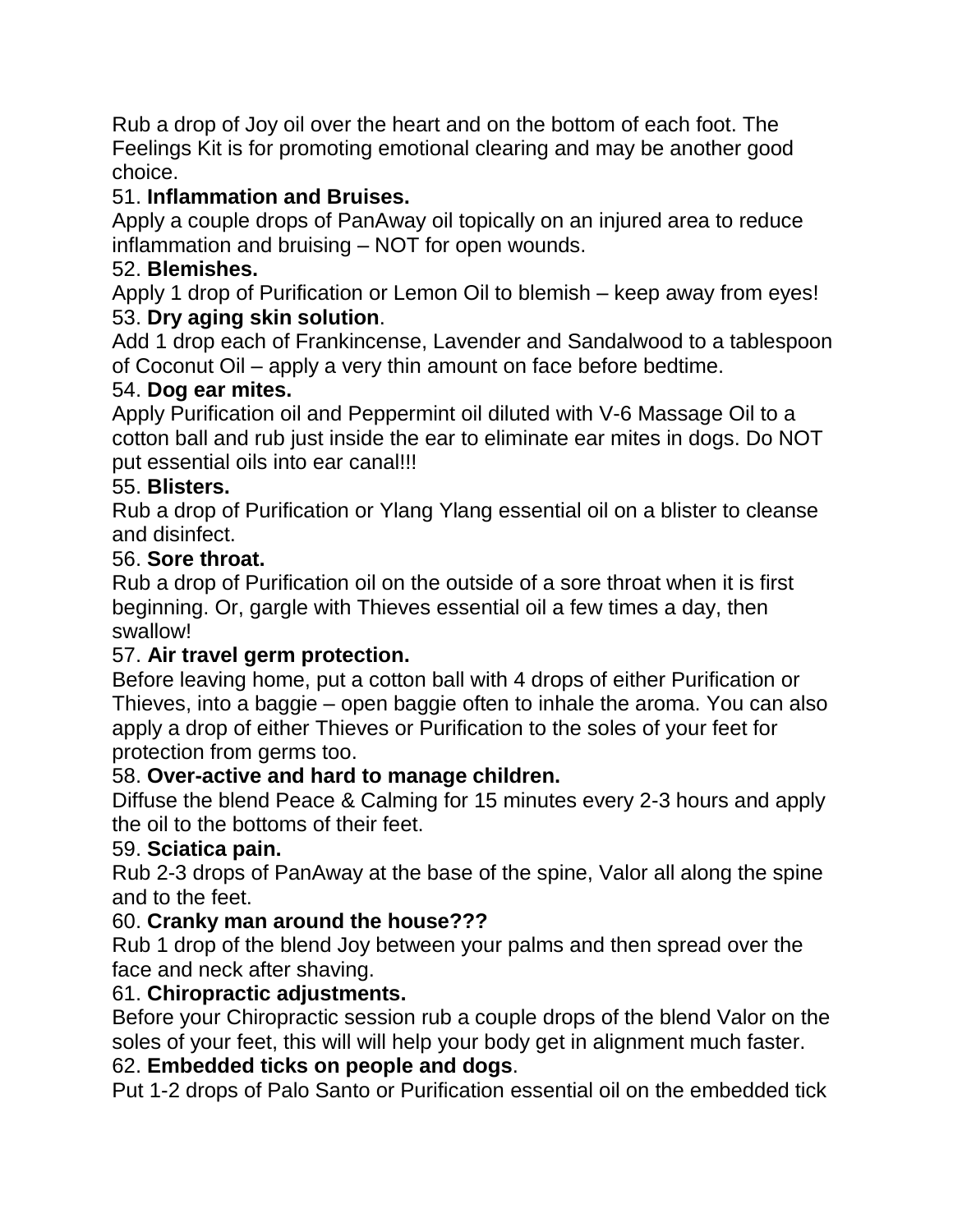to dislodge and kill the tick.

# 63. **Getting rid of Bedbugs**.

Before going to work, completely fill with Purification and turn on your TheraPro Diffuser in your bedroom with the door closed, and let the diffuser run all day. Do NOT enter- keep children and pets away.

#### 64. **Natural Laundry Detergent.**

Use 1 TBSP Thieves Household Cleaner in place of all laundry detergents. It will not make suds and cleans laundry really well.

#### 65. **Protection in your kids bedrooms spray.**

In a 6 oz. spray bottle, add 8-12 drops of either Lavender, White Angelica, Valor or Sacred Mountain and spray under beds and in closets- it helps encourage calmness, courage and protection.

#### 66. **For bites and boo-boo's.**

Lavender essential oil and Purification bring relief.

#### 67. **Dog with back pain.**

Try Deep Relief Roll-on on your dogs back, you will have to move the fur so the essential oil gets on their skin.

#### 68. **Nutritious and delicious ginger ale.**

Try pouring one bottle of Ginger Brew (found in most health food stores) into a tall glass and add 1-2 oz. of NingXia Red for a delicious and nutricious carbonated beverage.

#### 69. **Get rid of facial wrinkles**.

Rub a couple drops of both 3 Wise Men and Copaiba essential oils on your face every night to help regenerate skin and smooth wrinkles. Frankincense essential oil is a miracle oil!

#### 70. **Eliminate greasy build-up from shampoo.**

Try any of the YL shampoo's and conditioners. These non-toxic products are amazing! No more flat, greasy build-up again! Plus, you will save a ton of money on the conditioner because it is so concentrated. I like the lavender one.

#### 71. **Muscle cramps in calves**.

Try rubbing in 5-7 drops of Gentle Baby essential oil.

#### 72. **PMS symptoms?**

Try Dragon Time essential oil or Clary Sage oil. Rub either on abdomen, or on the feet.

#### 73. **Window cleaner.**

Try 5 drops of Lemon in a 14 oz. spray bottle filled with water, or simply use Thieves Household Cleaner.

#### 74. **Anxiety?**

Try equal amounts of both Orange and Lavender essential oils in your diffuser.